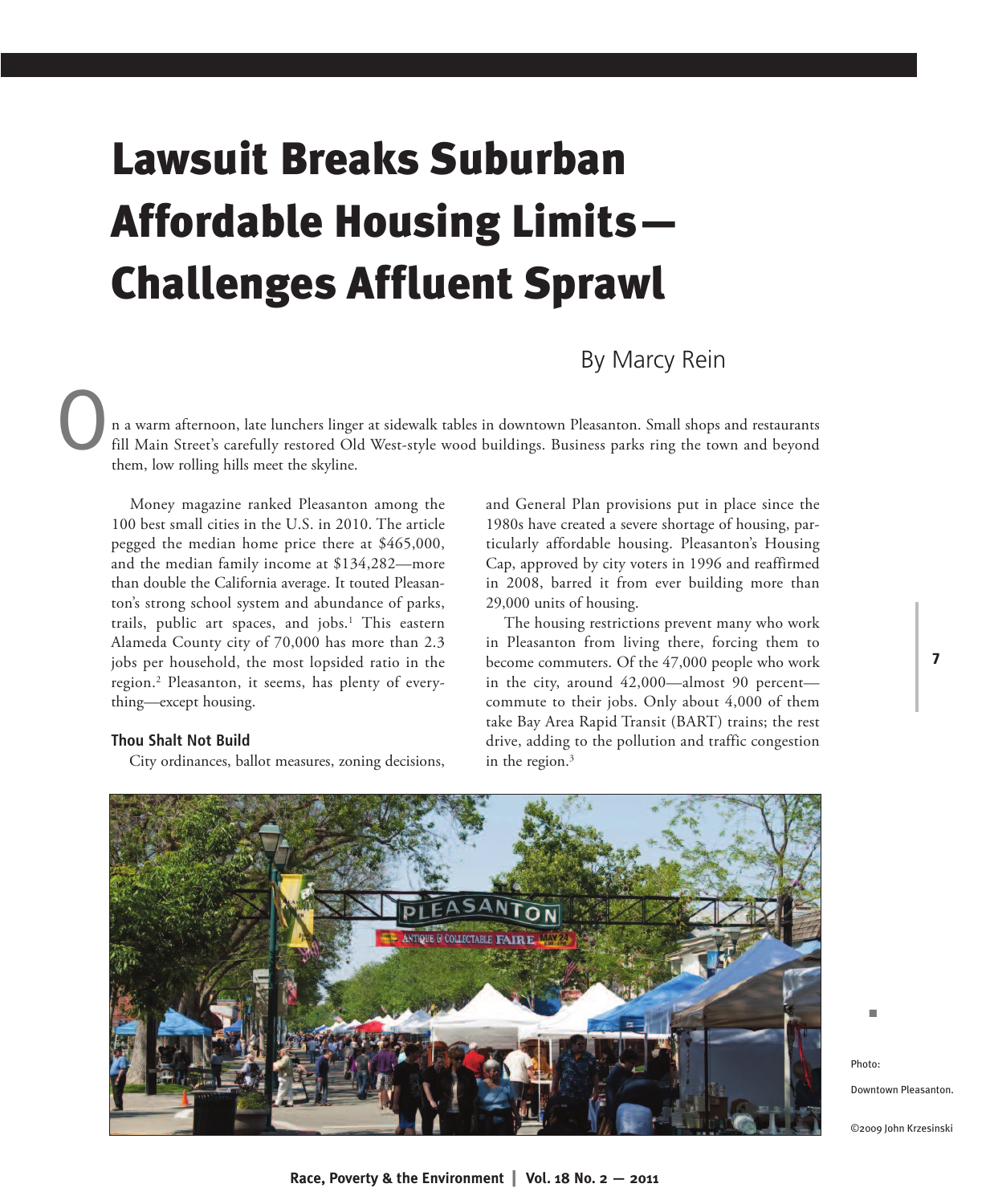

A lawsuit brought by San Francisco-based Public Advocates on behalf of Urban Habitat and housing activist Sandra DeGregorio overturned Pleasanton's most stringent housing restrictions. The settlement in *Urban Habitat, et al v. City of Pleasanton, et al* required the city to plan and rezone for more affordable housing and sparked a

broader conversation about what makes a community sustainable.

"For decades, the standard definition of sustainability focused on environmental sustainability," says Connie Galambos Malloy, senior program director at Urban Habitat. "Now we are learning how closely environmental sustainability and equity are linked."

#### **Keeping it Green for the People Who've Got 'Green'**

Ironically, when the slow-growth majority on Pleasanton's City Council first put the Housing Cap on the ballot in 1996, they framed it as environmental protection.

"We put the Housing Cap on the ballot because we wanted to keep growth within bounds that our infrastructure—especially our sewer system—could handle," says Becky Dennis, who served on the Council from 1993 to 2002.

The Council originally paired the Housing Cap with



Becky Dennis.

n

Photo:

**8**

©2011 Tiffany Eng/ Urban Habitat

an urban growth boundary to rein in sprawl. The Growth Management Ordinance, in place since 1986, limited the total number of housing permits that could be issued annually to 750. The city's refusal to zone for high-density residential uses effectively blocked construction of affordable housing.

Without zoning in place, each proposal to build apartments or other high-density projects had to be debated and approved separately. This led to many Planning Commission hearings, prickly negotiations with anti-growth neighbors, and usually a reduction in the number of affordable units getting built.

Most of the low-income housing that made it through this process served seniors rather than families. Only 20 of the very-low-income units built between 1999 and 2006 were open to families with children. 4

As Pleasanton was tightening its housing limits, it was becoming more racially diverse. It changed from 95 percent white in 1980 to 67 percent white in 2010 (in a county that is only 35 percent white). But the city's power structure remained 99 percent white and upper middle class, and housing policy became "the electric third rail in Pleasanton politics," says Dennis.

"Opposition to developers and residential growth presenting itself as environmental heroism is irresistible political candy," she says.

While Dennis herself became an outspoken advocate for affordable housing, the growth limits became tools for exclusion—just as they did nationally after the federal Fair Housing Act passed in 1968. Because the Act barred overt discrimination, suburban communities turned to zoning to enforce de facto segregation.

"The power to zone entails the power to exclude," said Richard Marcantonio, managing attorney at Public Advocates and lead counsel on the Pleasanton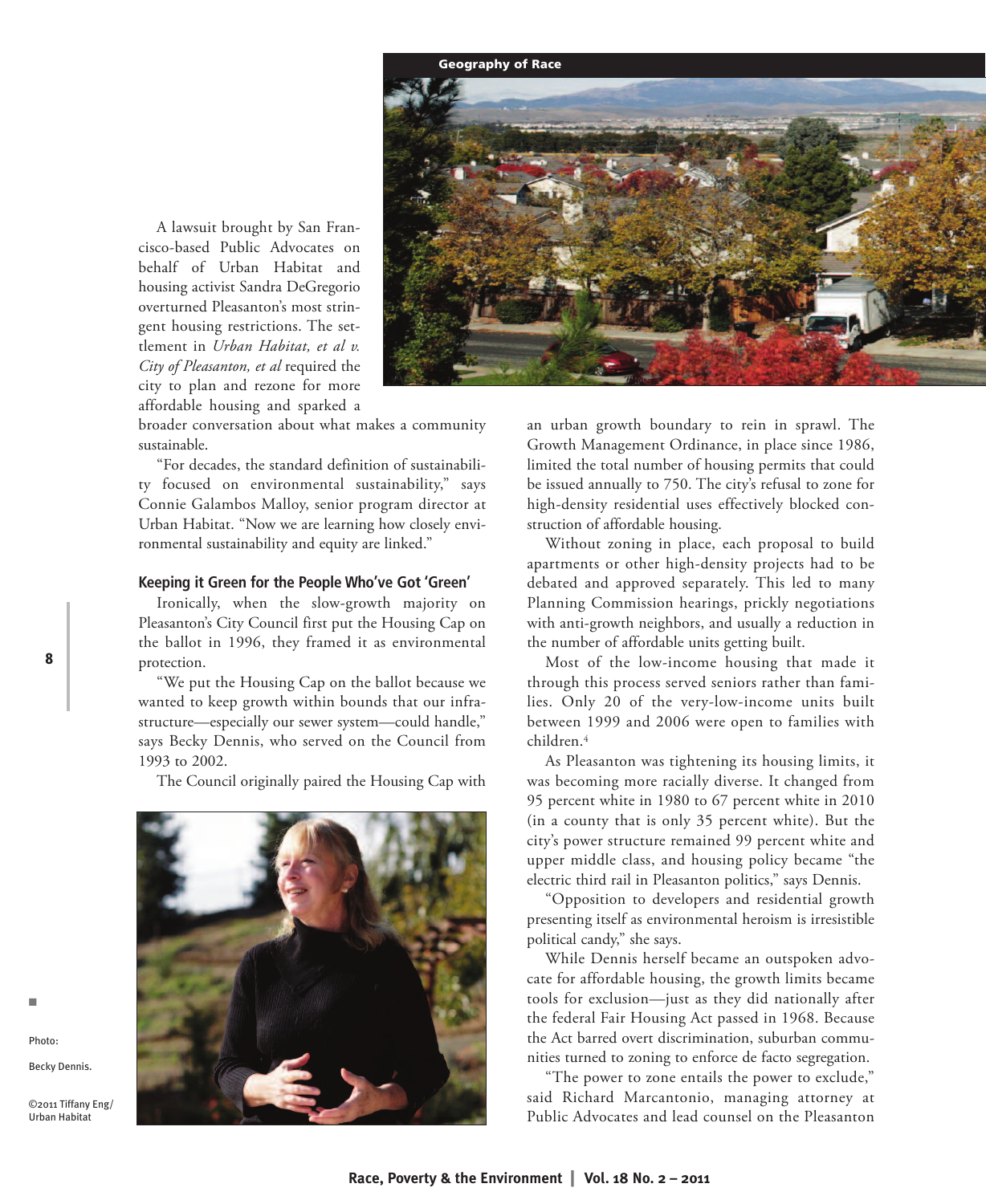

suit, explaining that communities use zoning powers to block affordable and multifamily (apartment) housing.

The landmark court decisions outlawing exclusionary zoning asserted that land use and zoning policies must serve the regional welfare, holding that regions thrive environmentally and socially when all communities have a share of affordable housing. <sup>5</sup> By 1980, housing activists in California had secured a state law that required periodic "Regional Housing Needs Assessments" (RHNA) to evenly distribute housing for all income levels. (See box.)

The 1999-2007 RHNA tasked Pleasanton with building 5,059 units of housing; 729 of them had to be affordable for very-low-income families and 455 for low-income families. By 2006, the city had not even rezoned sites for affordable housing, despite the best efforts of Citizens for a Caring Community (CCC)—a small interfaith group that has become Pleasanton's most vocal and persistent housing advocate.

Thanks to CCC, Pleasanton's 2003 Housing Element included a plan for accommodating its affordable housing need. Under Program 19.1, the city had one year after the adoption of the Housing Element to identify enough sites for high-density residential use to meet its regional housing needs goal. It then had until June 2004 to modify its general plan and rezone so the housing could be built.

For three years, CCC lobbied for enforcement of Program 19.1. Members wrote to the Planning Commission, the City Council, and the California Department of Housing and Community Development; they met with commissioners and council members and testified at zoning hearings.

"We kept speaking out at City Council about fair share, but it was like talking to a stone wall," says CCC activist Pat Belding, who then sought legal help from Public Advocates.

By June 2006, the number of units that could be built under the Housing Cap was too small to meet the city's RHNA. City staff reports disclosed that only 1,686 units could be built under the Cap, far fewer than the 2,889 units in the RHNA. Public Advocates sent Pleasanton an official "demand letter" detailing the city's violations of state housing law, <sup>6</sup> and a coalition made up of CCC, East Bay Housing Organizations (EBHO), the East Bay Community Foundation, and the Tri-Valley Interfaith Poverty Forum began meeting to discuss next steps.

## **Regional Housing Needs Assessments (RHNA)**

To distribute housing needs evenly within each region of the state, California's Housing Element law provides for "Regional Housing Needs Assessments" (RHNA), prepared periodically by regional councils of government (COG). Schedules vary by region, but the assessments typically cover an eight-year period.

The RHNA includes existing and projected needs for housing at all income levels: very low-income (50 percent or less of area median income); low-income (50- 80 percent of median); moderate income (80-120 percent of median); and above-moderate (more than 120 percent of median).

COGs calculate housing needs by looking at population and employment growth, existing employment, and household and employment growth near transit in the entire region and in each city or town. A jurisdiction's housing needs obligation reflects its share of regional growth.  $\blacksquare$ 

Photo:

n

Pleasanton vista.

©2011 Tiffany Eng/ Urban Habitat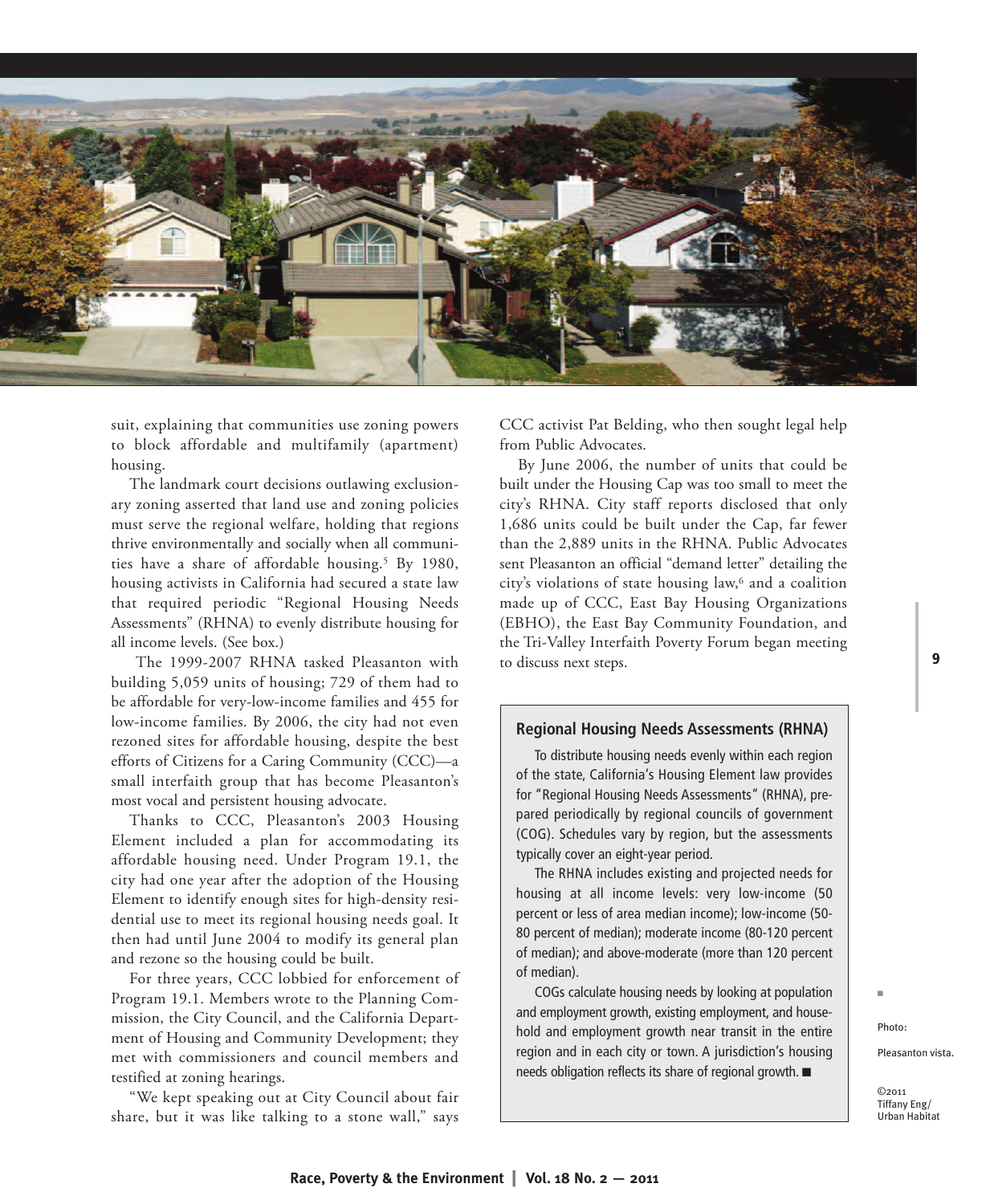## **When All Else Fails, Sue**

"Because Pleasanton's low- and moderate-wage workers could not afford to live there, they were effectively without a voice to impact the policies keeping them out," Galambos Malloy says. "That's why it became important for regional groups to take action."

Public Advocates filed suit against the city of Pleasanton in October 2006.

*Urban Habitat, et al v. City of Pleasanton, et al* charged the city with violating state laws that require communities to meet their fair share of regional housing needs and with discriminating against people of color, female-headed households, and families with children, all of whom suffered disproportionately from the lack of affordable housing.

Because the case included a discrimination claim, one plaintiff had to be an individual who had been harmed personally. Sandra DeGregorio, a Latina single mother and student teacher who had been active in the Tri-Valley Interfaith Poverty Forum for years, stepped forward.

DeGregorio had been spending more than half her

income to rent in Pleasanton. "Some places said they had affordable apartments, but they had a waiting list and it took more than two years for one to open up," says DeGregorio. She and her two children ended up moving out of town to find housing that would not break their budget.

Because the case also claimed that Pleasanton's actions impacted the entire Bay Area, Urban Habitat stepped in as a plaintiff to represent the regional welfare.

The Alameda County Superior Court dismissed the case in May 2007. Public Advocates and its co-counsel, the California Affordable Housing Law Project, appealed and won reinstatement of the suit. The California Attorney General's office joined the suit in 2009, concerned that the imbalance between jobs and housing would keep the region from meeting the greenhouse gas reduction targets set by AB32, the state's climate change law.

Superior Court Judge Frank Roesch upheld the plaintiffs' claim when the case came to trial. His March 2010 ruling overturned Pleasanton's Housing Cap and ordered

## **Settlement Points Way for Climate Change Planning**

By opening up this opportunity-rich community, the settlement in Urban Habitat, et al v. City of Pleasanton, et al could make Pleasanton a model for organizers trying to ensure that the regional planning required by SB 375 serves equity as well as the environment.

SB 375—one of the laws passed to implement California's climate change legislation—seeks to reverse decades of suburban sprawl. It directs regions to develop a "Sustainable Communities Strategy" (SCS) that will reduce driving and greenhouse gas emissions by supporting transit service that links jobs and affordable housing.

"The same policies that drove segre-

gation and disinvestment in communities of color have also generated the sprawl that SB 375 aims to curtail," says Richard Marcantonio, managing attorney for Public Advocates and lead counsel on the Pleasanton suit. "SB 375 provides a powerful opening for redrawing the regional map of opportunity and exclusion—on top of its environmental goals."

Though Pleasanton has one of the region's sharpest imbalances between jobs and housing, many other Bay Area communities follow its pattern. Most Bay Area cities and towns of more than 25,000 people—41 out of 57 studied by the Association of Bay Area Governments—lack sufficient housing for their low-income workers.

Since SB 375 only sets goals and does not prescribe the planning strate-

gies for regions to bring jobs, affordable housing, and transit closer together, Bay Area activists have formed a broad network called "6 Wins for Social Equity" to engage in the SCS planning process. They are advocating for a strategy to bring affordable housing to all the area's job-rich transit-connected communities and expand existing local transit service. This will help spread the social benefits of communities like Pleasanton and reduce sprawl as well.

Cities that export their housing needs, as Pleasanton did, create a sprawling "commute-shed" of lowwage workers. Affordable housing near jobs will cut vehicle miles traveled to work and greenhouse gas emissions, benefiting low-income workers and the regional environment alike.  $\blacksquare$